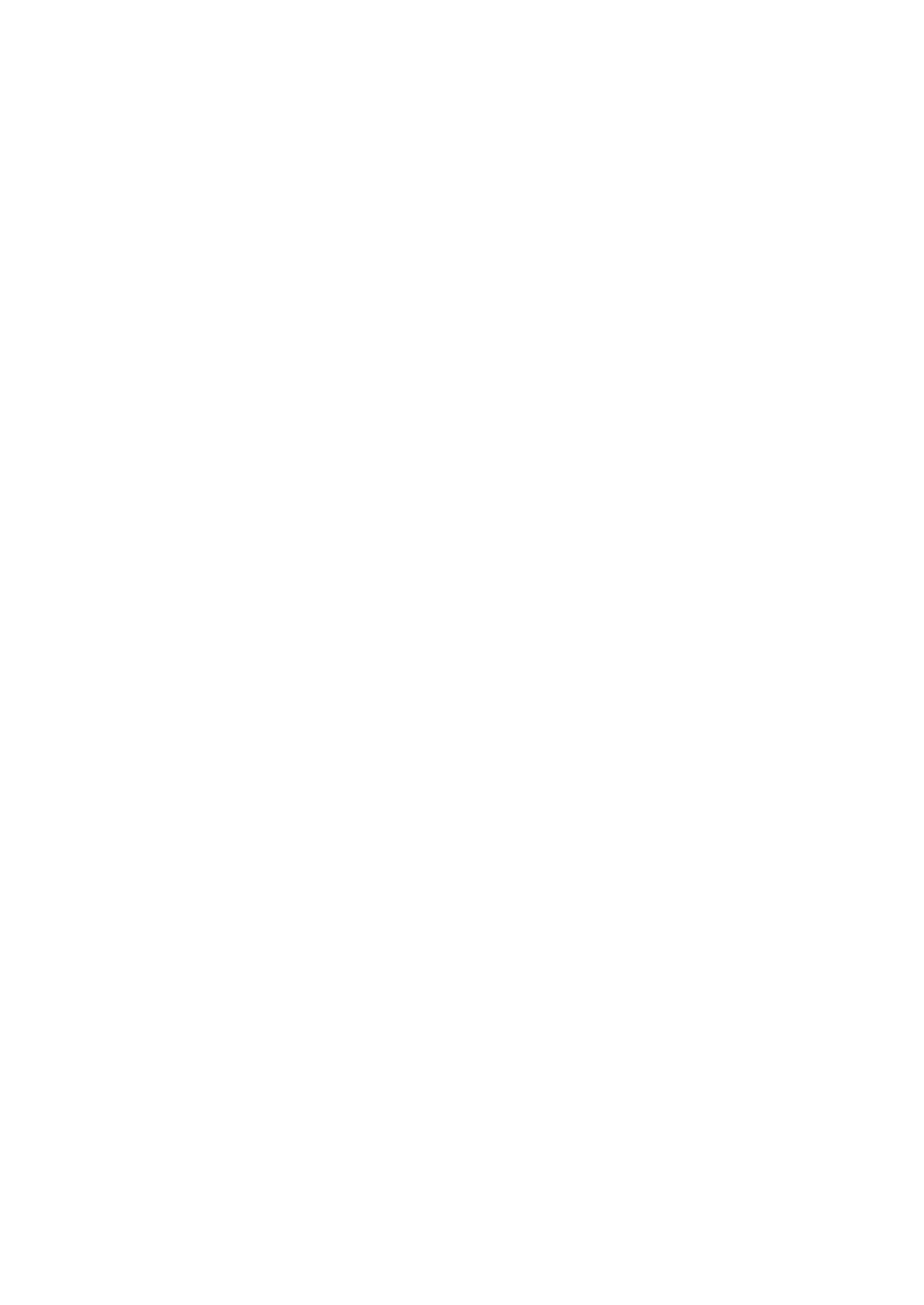#### **HOUSE OF LORDS**

## **OPINIONS OF THE LORDS OF APPEAL FOR JUDGMENT IN THE CAUSE**

# **Reinwood Limited (Respondents) v L Brown & Sons Limited (Appellants)**

#### **[2008] UKHL 12**

#### **LORD HOPE OF CRAIGHEAD**

My Lords,

1. I have had the advantage of reading in draft the opinion of my noble and learned friend Lord Neuberger of Abbotsbury. I adopt with gratitude his account of the facts and of the provisions of the contract that have given rise to the dispute. I add these brief comments to explain why, after some initial hesitation, I agree with him that the appeal should be dismissed.

2. For the reasons that were explained in *Melville Dundas Ltd v George Wimpey UK Ltd* [2007] UKHL18, [2007] 1 WLR 1136, the background to the case is to be found in the provisions of the Housing Grants, Construction and Regeneration Act 1996. Section 108(1) of that Act provides that a party to a construction contract has the right to refer a dispute arising under the contract to adjudication under a procedure complying with that section. Section 109 provides that a party to a construction contract is entitled to payment by instalments for any work under the contract and that the parties are free to agree the amounts of the payments and the intervals at which, or circumstances in which, they become due. Section 110(1)(a) provides that every construction contract shall provide an adequate mechanism for determining what payments become due under the contract. Section 110(2) provides that every construction contract shall provide for the giving of notice specifying the amount (if any) of the payment made or proposed to be made, and the basis on which that amount was calculated.

3. The provision of the Act that lies at the heart of this case is section 111. It is designed to reduce the incidence of set-off abuse by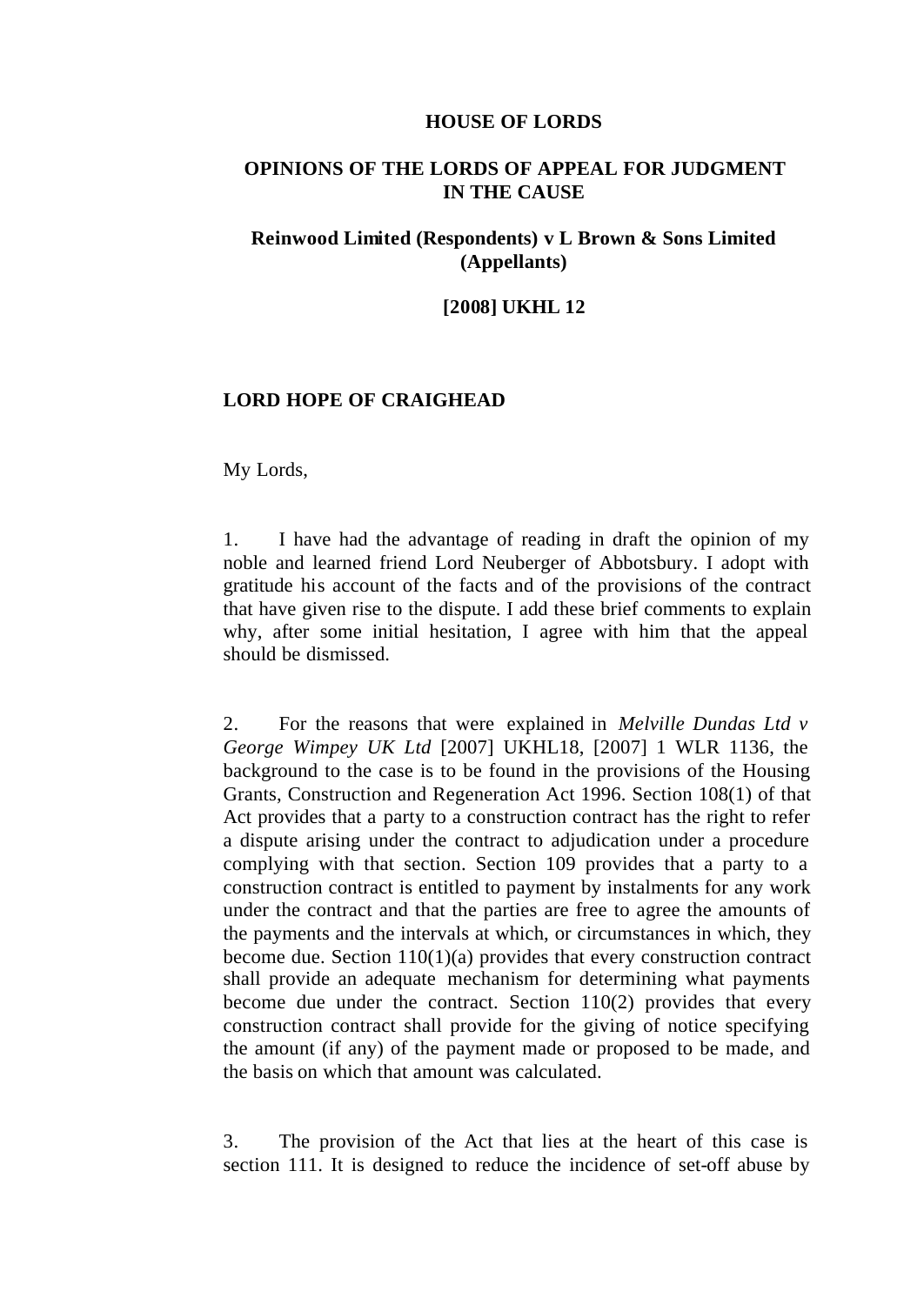formalising the process by which the payer claims to be entitled to pay less than that expected by the payee. The mechanism that has been designed for this purpose is, as in the case of section 110(2), the giving of notices. Section 111(1) provides:

"A party to a construction contract may not withhold payment after the final date for payment of a sum due under the contract unless he has given an effective notice of intention to withhold payment."

4. It is important to notice the word "effective" in the passage which I have just quoted. Section 111(2) provides:

"To be effective such a notice must specify –

- (a) the amount to be withheld and the ground for withholding payment, or
- (b) if there is more than one ground, each ground and the amount attributable to it,

and must be given not later than the prescribed period before the final date for payment."

The giving of such a notice will enable a payee who considers that the proposal to withhold is not in accordance with the contract, if he is so minded, to refer the dispute to adjudication under the procedure that section 108 describes. As Lord Hoffmann said in *Melville Dundas Ltd v George Wimpey UK Ltd*, para 19, the purpose of the notice requirement is to enable the contractor to know immediately and with clarity why a payment is being withheld. The meaning which is conveyed by the word "effective" is that, if the contractor does not refer the question to adjudication, the employer will not be in default if the amount of which he has given notice is withheld from the amount stated as due in an interim certificate.

5. The standard form of contract which the parties to this case entered into contains provisions which were designed to satisfy the requirements of the statute. The mechanism which is provided for by section 111 is to be found in clause 24, which is headed "Damages for non-completion". If the contractor fails to complete the works by the completion date the architect is to issue a certificate to that effect: clause 24.1. This is the trigger for the serving of a notice under clause 24.2 of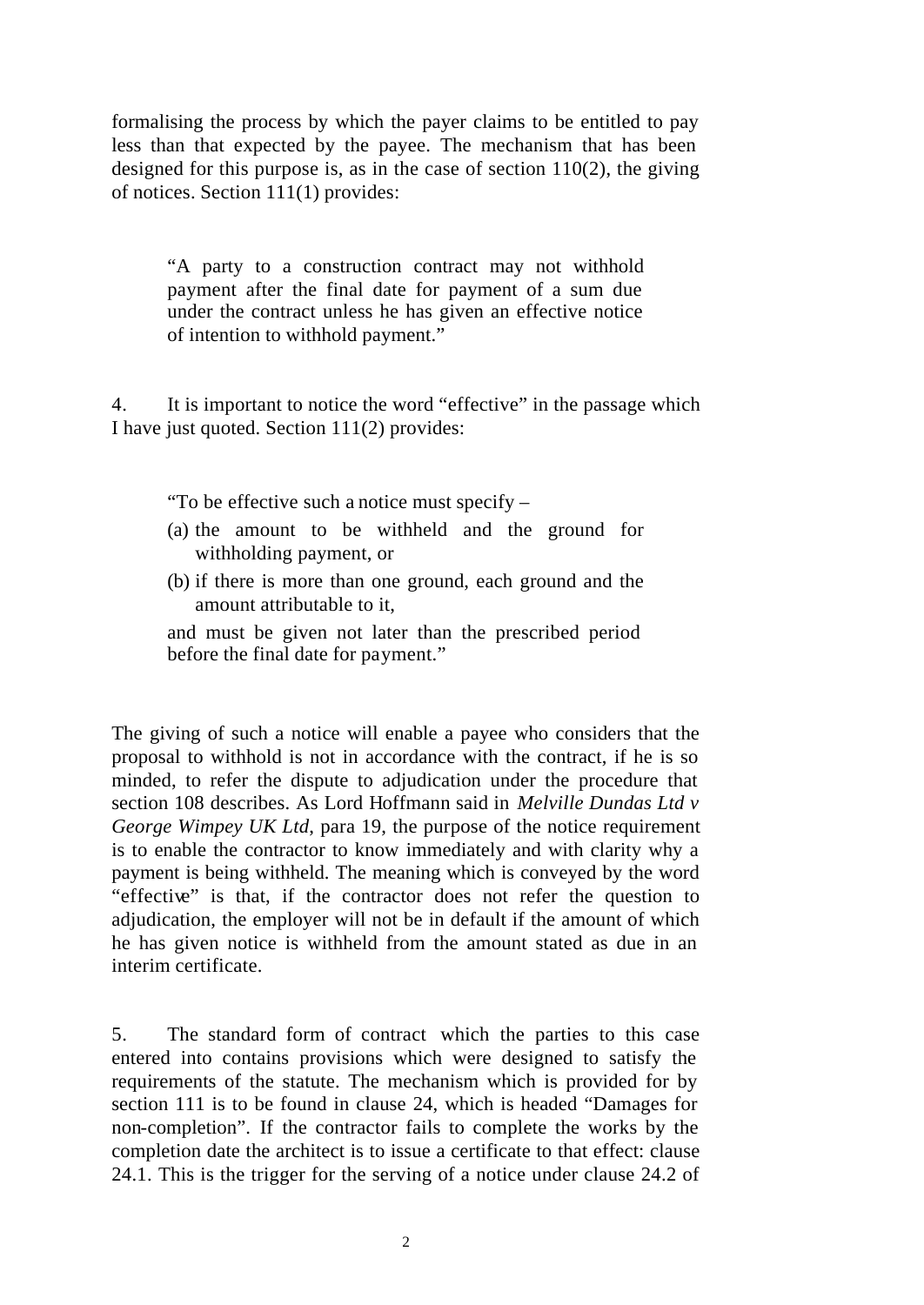the kind that section 111 envisages. The mechanism that it provides proceeds in two stages. First, the employer must give notice in writing that he may require payment of, or withhold or deduct, liquidated and ascertained damages: clause 24.2.1. Then, not later than 5 days before the final date for payment of the debt due under the final certificate, the employer may require payment of the liquidated and ascertained damages, which he may then recover as a debt. Or, as happened in this case, he must give a notice under clause 30.1.1.4 that he will deduct liquidated and ascertained damages from monies due to the contractor under an interim certificate. Clause 30.1.1.4 provides that such a notice must specify any amount proposed to be withheld and the ground or grounds for such withholding.

6. On 14 December 2005 the employer received a certificate of noncompletion from the architect under clause 24.1 which entitled him to recover an amount of liquidated and ascertained damages. He served the requisite notices on the contractor on 17 January 2006. On 20 January 2006, in reliance upon those notices, he paid to the contractor the sum due under the interim certificate that was then due for payment under deduction of an amount of liquidated and ascertained damages calculated in accordance with the architect's certificate of noncompletion. The notices which he served, taken together, satisfied all the requirements of an effective notice within the meaning of section 111(1) of the 1996 Act.

7. The contractor claims that the employer was nevertheless in default within the meaning of clause 28.2.1. This is because on 23 January 2006, three days after the employer had paid the amount stated as due in the interim certificate under deduction of an amount calculated in accordance with the architect's clause 24.1 certificate of 14 December 2005, the architect granted an extension of time which reduced the amount of the liquidated and ascertained damages to which the employer was entitled under the contract. The question is whether the employer was in default because he did not pay the balance of the amount due to the contractor before the final date for payment under clause 30.1.1.4. In the Court of Appeal Dyson LJ, with whom Mummery and Arden LJJ agreed, answered this question in the negative. He said that a valid clause 30.1.1.4 notice does not cease to be effective when a certificate of non-completion is cancelled: [2007] EWCA Civ 601, para 25. The short question on this appeal is whether this is a sound interpretation of the provisions of this contract.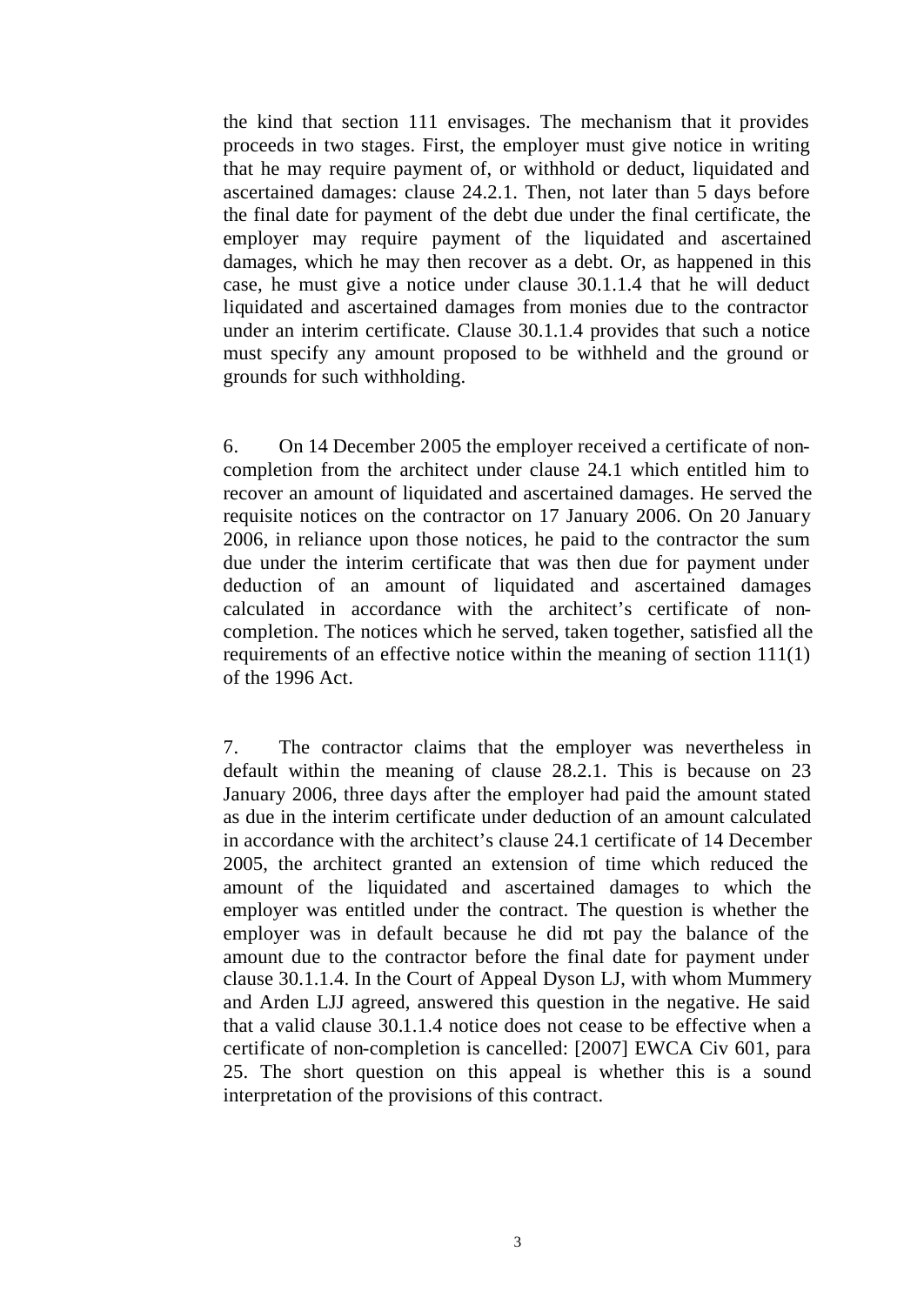8. Clause 24.1 provi des that, in the event of a new completion date being fixed after the issue of a certificate of non-completion under that sub-clause, such fixing shall cancel that certificate. Nowhere in clause 24, however, is it stated that such fixing will have the effect of cancelling any notices that the employer may have served on the contractor in reliance upon the certificate that is cancelled. Clause 24.2.3 is an important indication to the contrary. Picking up the word "effective" in section 111(1) of the 1996 Act, it provides:

"Notwithstanding the issue of any further certificate of the architect under clause 24.1 any requirement of the employer which has previously been stated in writing in accordance with clause 24.2.1 shall remain effective unless withdrawn by the employer."

The clause is silent on the question as to what is to happen if the further certificate is issued before the requirement is acted upon. I would give the phrase "shall remain effective" its ordinary meaning in this context. The requirement remains effective whether or not it has been acted upon because there is no indication in the clause to the contrary.

9. The facts of this case do not match those which are envisaged by clause 24.2.3. Clause 24.1 provides that in the event of a new completion date being fixed the architect shall issue such further certificate under clause 24.1 as may be necessary. But no such further certificate was issued by the architect until after the final date for payment of the amount stated as due on the interim certificate. The absence of a clause which deprives the clause 24.2.1 notices of effect in the event of a new completion date being fixed is more directly relevant. But the way clause 24.2.3 deals with the situation that it refers to also supports the employer's argument that his notices remained effective despite the cancellation of the original clause 24.1 certificate.

10. Some further support can be drawn from the provisions of clause 24.2.2. It provides for the payment or repayment of any amounts recovered, allowed or paid under clause 24.2.1 if the architect fixes a later completion date. It does not address the point that has arisen in this case directly. But it would be odd, in the light of what clause 24.2.3 provides, for there to be no provision depriving the clause 24.2.1 notices of effect before they had been acted on if it was the intention that they should indeed cease then to be effective in those circumstances. A balance appears to have been struck between setting up a system that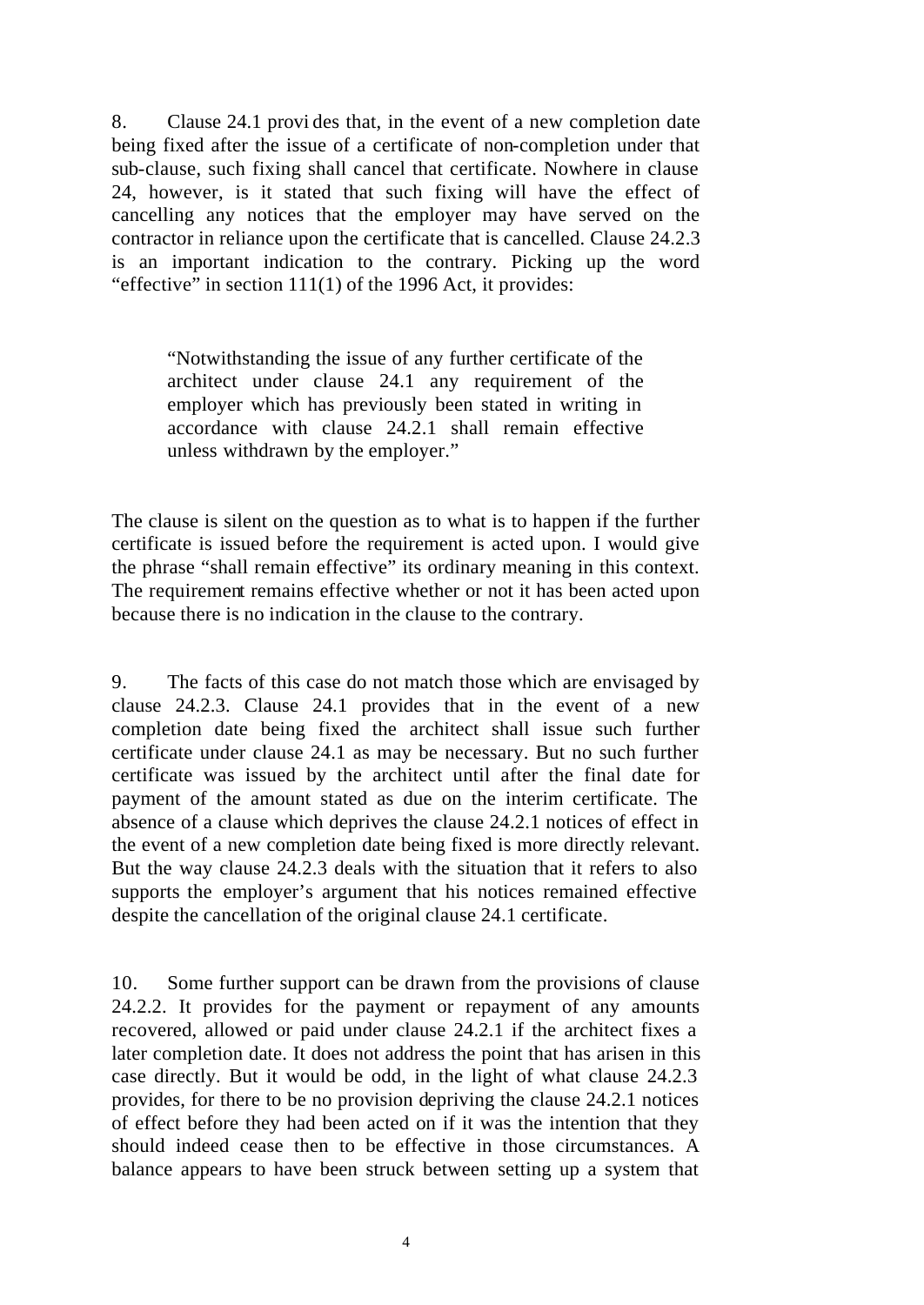gives sufficient notice to the contractor of the amount of the payment proposed to be made and one which, by providing for every possible event, is over-elaborate.

11. In my opinion the conditions of contract ought to be construed in the light of the provisions of the statute that they were intended to give effect to. The concept which is to be found in section  $111(1)$  is that of an effective notice – that is to say of a notice on which the employer is entitled to rely when the time comes for him to act on it unless the question as to the amount which he proposes to withhold is referred to adjudication. A contractor who, on being told that a new completion date has been fixed which reduces his liability in liquidated and ascertained damages, does not refer the matter to adjudication before the final date for payment of the amount due on an interim certificate cannot be heard to say that the employer who withholds the amount of which he has given notice is in default within the meaning of clause 28.2.1.

12. I agree with Dyson LJ that the scheme which emerges from this construction of the contract is a sensible one: para 29. The employer, in such a situation, is entitled to deduct the liquidated and ascertained damages specified in his notice under clause 30.1.1.4 from the amount that is stated to be due in the interim certificate. But he is obliged by clause 24.2.2. to pay or repay any liquidated and ascertained damages that were recovered, allowed or paid under clause 24.2.1 after he has been informed by the architect of the fixing of the new completion date. This must be done within a reasonable time after receipt of that information. The time allowed will be short, having regard to the default provisions in the Scheme for Construction Contracts (England and Wales) Regulations 1998 (SI 1998/649). In this case the employer paid the balance of the amount due on the interim certificate, with interest, on 1 February 2006. It would have been open to him, to avoid having to pay that amount with interest later, to reduce the amount of the deduction notwithstanding the terms of the notice that he had given under clause 30.1.1.4. But he was not in default within the meaning of clause 28.2.1 because he chose not to do so.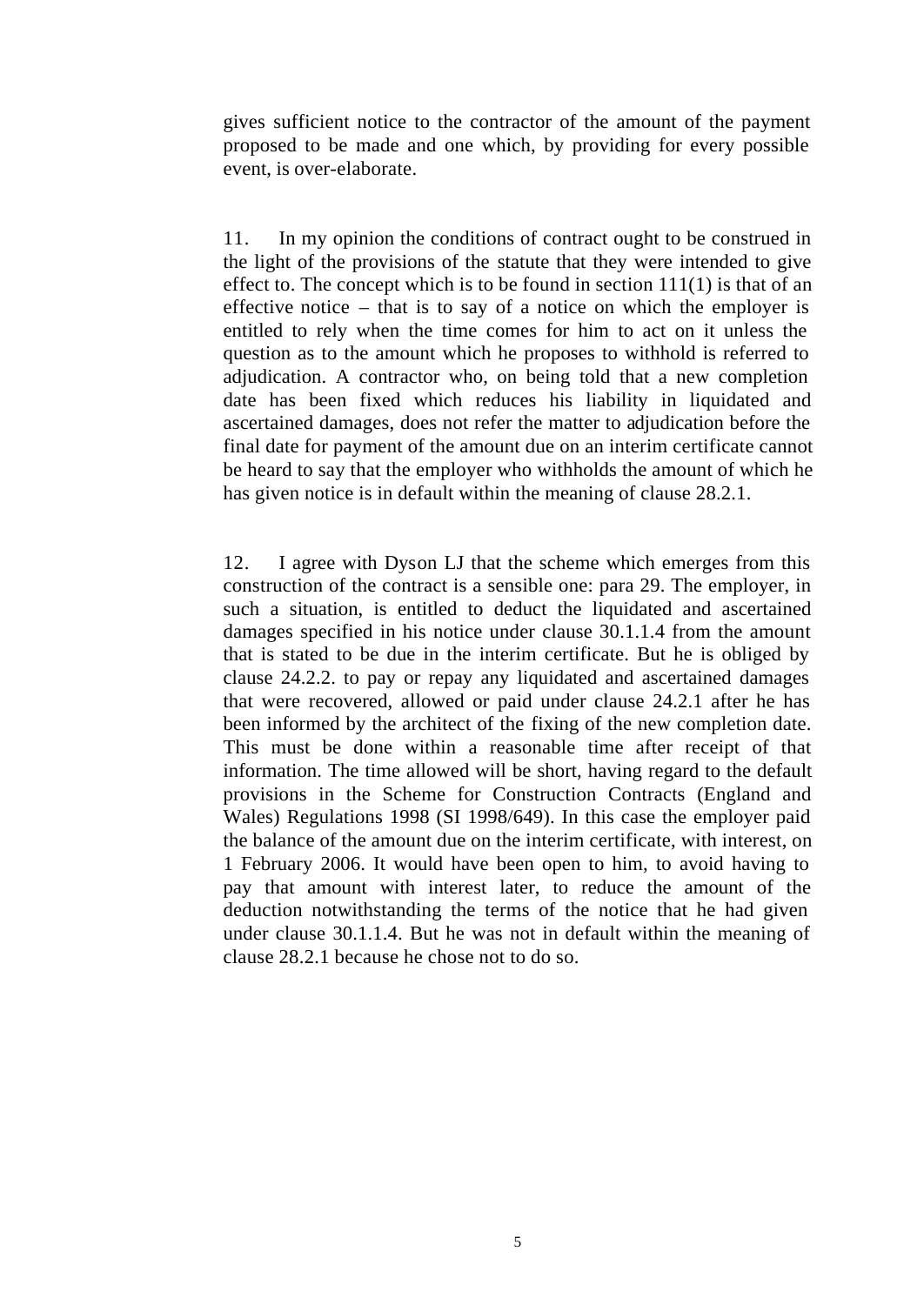# **LORD SCOTT OF FOSCOTE**

My Lords,

13. Having had the advantage of reading in advance the opinion prepared by my noble and learned friend Lord Neuberger of Abbotsbury, I agree that for the reasons he gives this appeal should be dismissed.

# **LORD WALKER OF GESTINGTHORPE**

My Lords,

14. I am in full agreement with the opinion of my noble and learned friend Lord Neuberger of Abbotsbury, which I have had the advantage of reading in draft. I add a few comments of my own, mainly as regards Part II of the Housing Grants, Construction and Regeneration Act 1996 ("the 1996 Act"). None of my comments detracts from my full agreement with Lord Neuberger's opinion.

15. Part II of the 1996 Act was intended to reduce the amount of time, money and other resources wasted on disputes about building contracts (see generally Chapter Nine, Dispute Resolution, in Sir Michael Latham's final report, Constructing the Team, HMSO 1994). In particular, it sought to avoid what my noble and learned friend Lord Hope of Craighead, in *Melville Dundas Ltd v George Wimpey UK Ltd*  [2007] 1 WLR 1136, para 42, referred to as "set-off abuse" by deductions from stage payments, a course of action which can sometimes put unfair pressure on a contractor who is already having liquidity problems.

16. The 1996 Act sought to achieve these aims by two means: by ensuring that building contracts include some basic provisions about stage payments and deductions from stage payments; and by machinery for rapid adjudication, on a provisional basis, of disputes, including (but not limited to) disputes about deductions from stage payments. The first of these objectives is achieved by sections 109 (entitlement to stage payments), 110 (dates for payment) and 111 (notice of intention to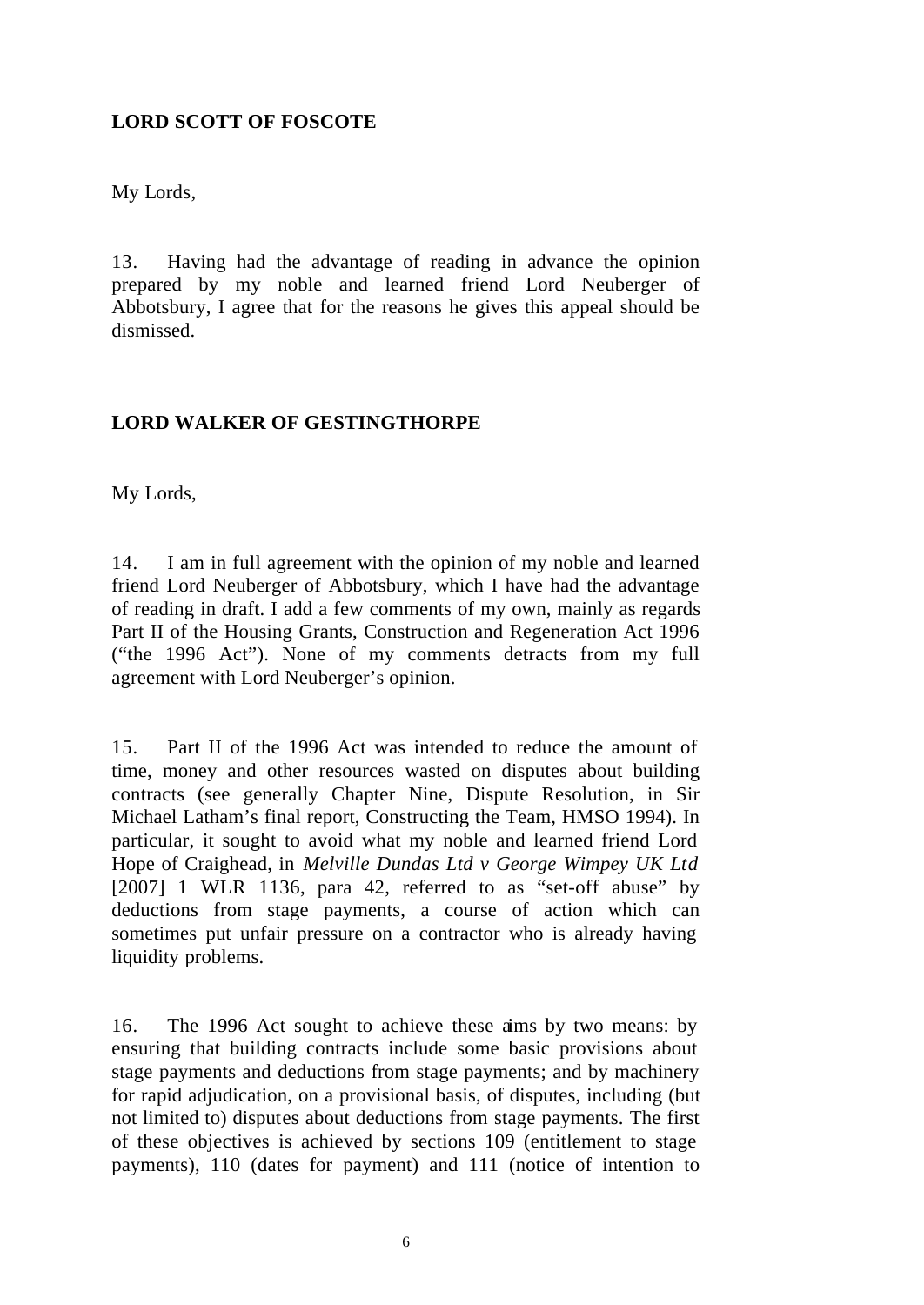withhold payment) together with the "default" provisions in the Scheme for Construction Contracts (England and Wales) Regulations 1998, SI 1998 No. 649. Within limits permitted by sections 109 to 111 the parties to a written building contract are free to agree the content of the basic provisions which must be included in the contract; but so far as they omit to do so, the Scheme fills the gap.

17. Part II of the 1996 Act, and the Scheme, are therefore most actively engaged in the (probably relatively unusual) case of a written building contract which (while not excepted from the operation of sections 109 to 111) makes no provision whatsoever for stage payments or notices in connection with such payments. A rudimentary contract of that sort will contain no provision for architect's interim certificates (indeed, there may be no architect involved at all) and in such a case section 110 performs a useful function in requiring a notice spelling out the employer's understanding of the effect of the default provisions in para 2 of Part II of the Scheme, and the amount of the stage payment which the employer considers to be due under those provisions. That lets the parties know where they stand, and serves a useful purpose even when there is no question of a sum being withheld (either as liquidated damages for delay, or for any other reason). In such circumstances the section 110 notice is the nearest equivalent (but is obviously not a close equivalent) to an architect's interim certificate.

18. In the more usual case where a standard form of contract is used (such as the JCT standard form used in this case) the requirements of sections 109 to 111 are reproduced in detail in the form of contract and reference to the Scheme is unnecessary (except, as Lord Neuberger points out, in connection with the date for a balancing payment under clause 24.2.2). The notice required by section 110(2) does little more than repeat what the parties already know from the most recent architect's interim certificate, unless the employer is proposing to make a deduction (in which case section 111 comes into play). Parliament has recognised this overlap by providing that a section 110(2) notice may suffice as a section 111 notice, so long as it complies with the requirements of section 111(2).

19. All these provisions are, as I have said, aimed at letting the parties know where they stand, in order to avoid unpleasant last-minute surprises and disputes. Parties cannot know where they stand if their obligations are liable to be changed at the last moment, with retrospective effect.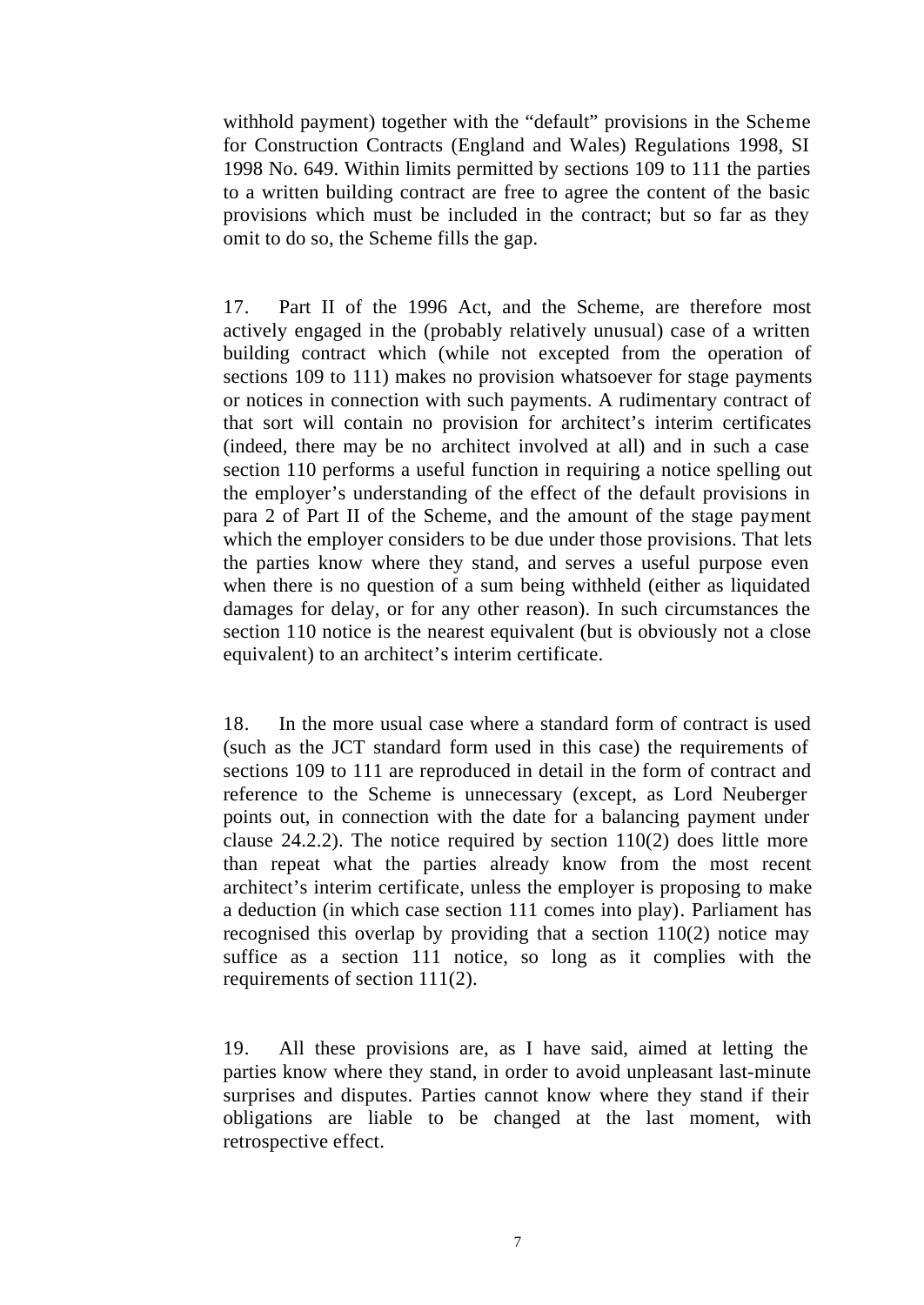20. Under the JCT form of contract stage payments are due, under interim certificates, at monthly intervals on the  $7<sup>th</sup>$  day of each calendar month (clause 30.1.3 and Appendix); the final date for payment is fourteen days after a certificate (clause 30.1.1.1); and the "prescribed period" for the purposes of section 111(2) is five days before the final date for payment (clause 24.2.1). It is therefore possible to state precisely how the contractual machinery should have operated, and to compare this with what actually happened (all dates referring to January 2006):

(a) an interim certificate should have been issued on the  $7<sup>th</sup>$  (in fact the architect did not issue it until the  $11<sup>th</sup>$ , and so it is necessary to work from that date);

(b) the final date for payment was therefore the  $25<sup>th</sup>$  (but the certified amount was nevertheless due as from the  $11<sup>th</sup>$ :

(c) the employer should have given its clause  $24.2.1$ [b] (or section 110(2)) notice by the 16<sup>th</sup> (in fact it was a day late);

(d) the last date for a clause 24.2.1.2 (or section 111) notice was the  $20^{th}$  (the employer gave this notice on the  $17^{th}$ ).

21. The clause 24.2.1.2 (or section 111) notice was effective when it was given, because the architect had not yet issued a certificate fixing a new completion date (which would, under clause 24.1, have cancelled the certificate of non-completion, which was a precondition to withholding part of a stage payment). The employer paid £126,359 on 20 January, and it was at that date the sum properly due from the employer. The extension of time granted by the architect on 23 January (not formally certified by him until some days later) could not retrospectively alter the fact that the employer had, on 20 January, paid the sum then properly payable by it. The obligation to make a further payment was dealt with separately by clause 24.2.2. Any other interpretation of the contract would ignore clause 24.2.2 and negate the underlying purpose of clause 24 as a whole (and also the purpose of Part II of the 1996 Act, which clause 24 gives effect to).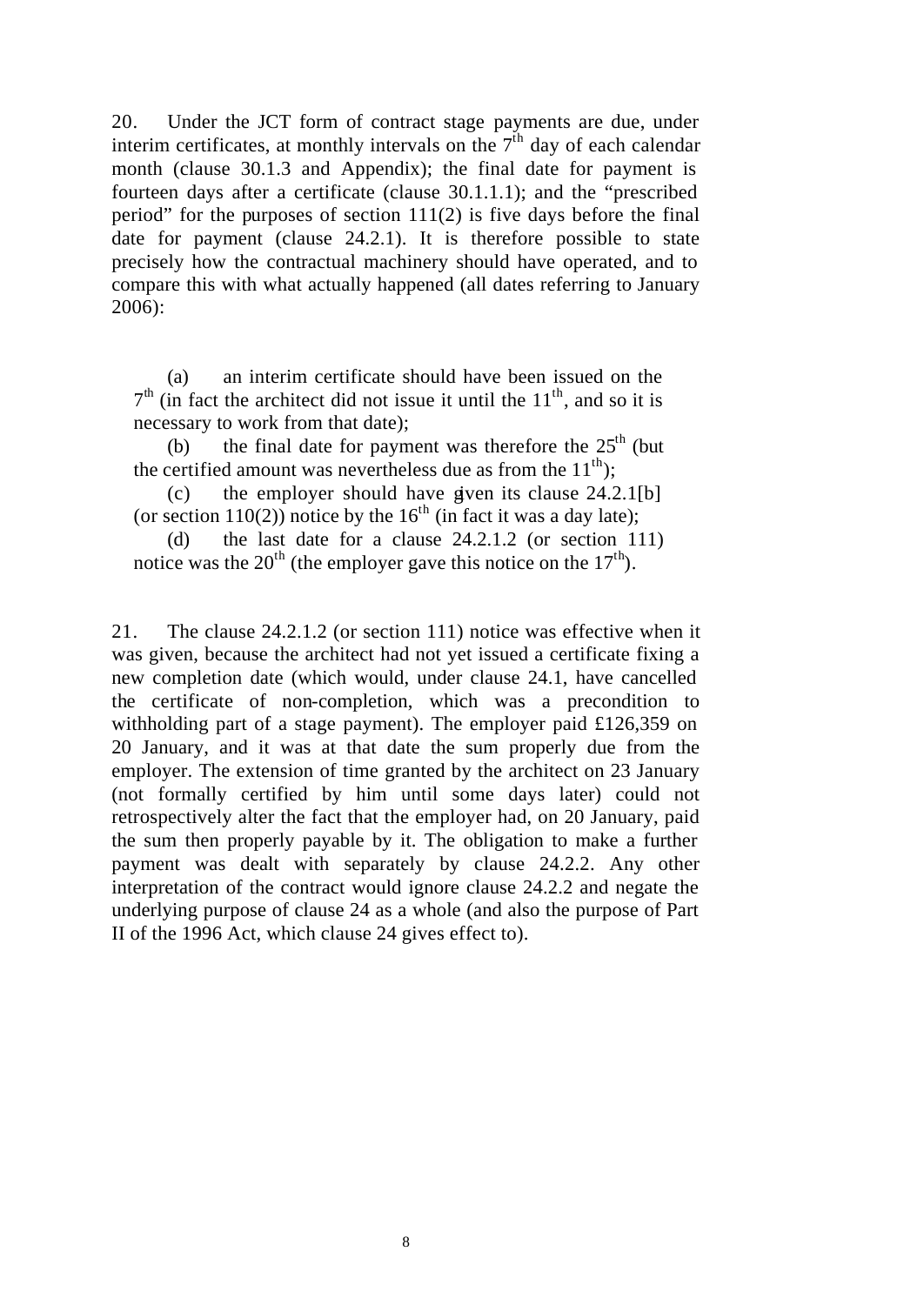# **LORD BROWN OF EATON-UNDER-HEYWOOD**

My Lords,

22. I have had the advantage of reading in draft the opinions of my noble and learned friends Lord Hope of Craighead, Lord Walker of Gestingthorpe and Lord Neuberger of Abbotsbury. I agree with them all and for the reasons they give I too would dismiss this appeal.

# **LORD NEUBERGER OF ABBOTSBURY**

My Lords,

23. The issue on this appeal concerns the interrelationship of the provisions relating to damages for non-completion and those relating to extension of time contained in the JCT Standard Form of Building Contract 1998 Edition.

24. The contract the subject of the appeal was made on 16 January 2003 between Reinwood Ltd as employer, L Brown & Sons Ltd as contractor, and OMI Architects as architect. It was in the JCT Standard Form of Building Contract 1998 Edition, Private with Quantities, incorporating amendments 1 of 1999, 2 of 2000, and 3 of 2001. (The parties agreed certain amendments to this Form, but they are irrelevant for present purposes, and I shall therefore disregard them). The contract was for the construction of fifty-nine apartments on a site at Duke Street, Castlefield, Manchester. The Completion Date (as agreed by a subsequent amendment) was 18 October 2004, and liquidated and ascertained damages (known as LADs) were agreed at £13,000 per week or part thereof.

25. Clause 25 of the contract enabled the architect to "give an extension of time" on the application of the contractor "by fixing such later date as the Completion Date as he then estimates to be fair and reasonable".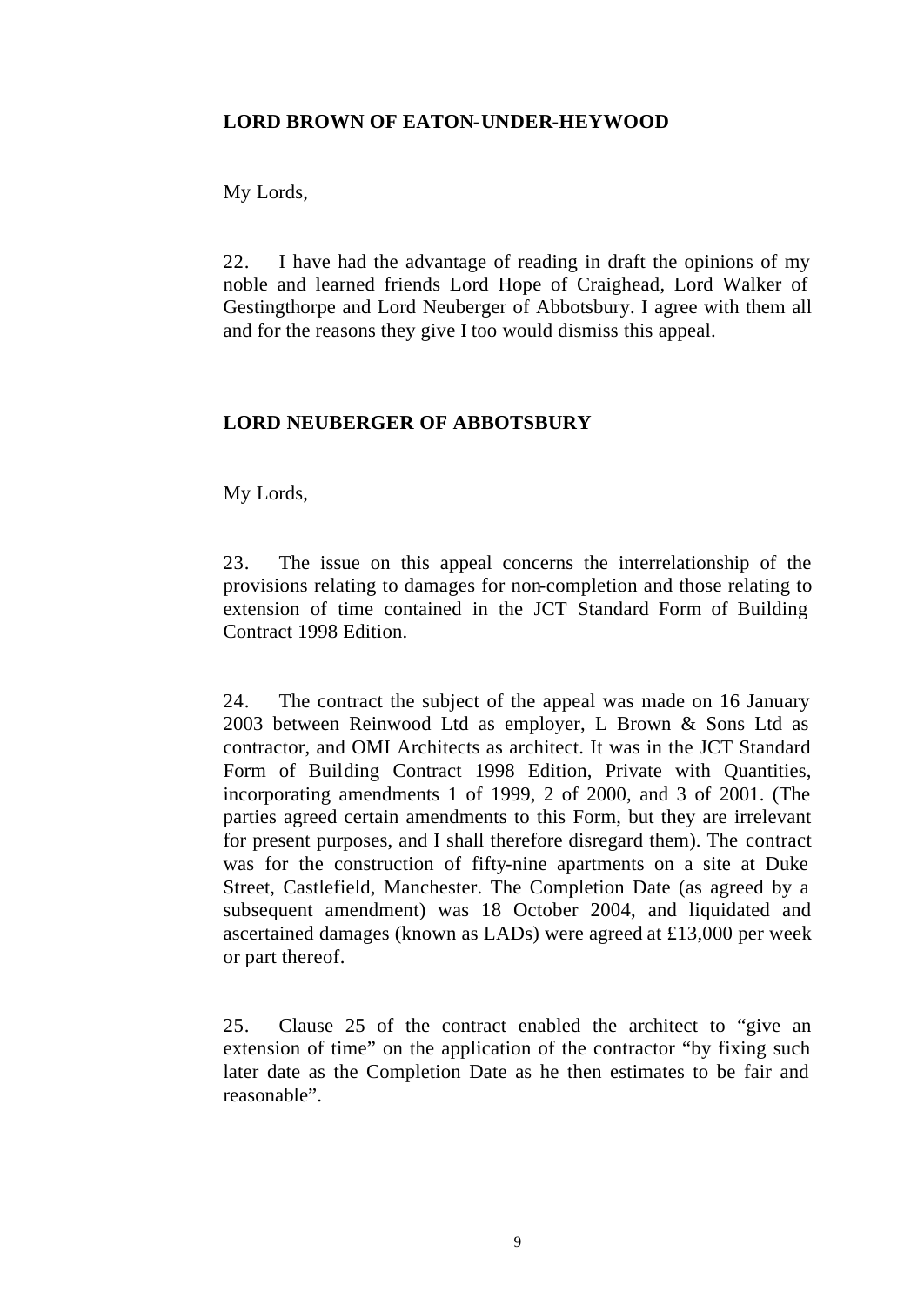26. Clause 30 of the contract was concerned with "Certificates and payments", and it included the following:

"30.1 1.1 The Architect shall from time to time…issue Interim Certificates stating the amount due to the Contractor from the Employer…; and the final date for payment pursuant to an Interim Certificate shall be 14 days from the date of issue of each Interim Certificate.…

"30.1.1.3 Not later than 5 days after the date of issue of an Interim Certificate, the Employer shall give written notice to the Contractor which shall, in respect of the amount stated as due in that Interim Certificate, specify the amount of the payment proposed to be made….

"30.1.1.4 Not later then 5 days before the final date for payment of the amount due pursuant to clause to 30.1.1.1 the Employer may give a written notice to the Contractor which shall specify any amount proposed to be withheld and/or deducted from that due amount….

"30.1.1.5 Where the Employer does not give any written notice pursuant to clause 30.1.1.3 and/or to clause 30.1.1.1.4 the Employer shall pay the Contractor the amount due pursuant to Clause 30.1.1.1.….

"30.1.4…[I]f the Employer shall, subject to any notice issued pursuant to Clause 30.1.1.4, fail to pay the Contractor in full….by the final date for payment….and such failure shall continue for 7 days after the Contractor has given….written notice of his intention to suspend the performance of his obligations….then the Contractor may suspend such performance…until payment in full occurs....."

27. Clause 24 of the contract was headed "Damages for noncompletion", and it was in these terms:

"24.1 If the Contractor fails to complete the Works by the Completion Date then the Architect shall issue a certificate to that effect. [I omit a sentence inserted as an agreed amendment, but which rightly played no part in either party's argument]. In the event of a new Completion Date being fixed after the issue of such a certificate such fixing shall cancel that certificate and the Architect shall issue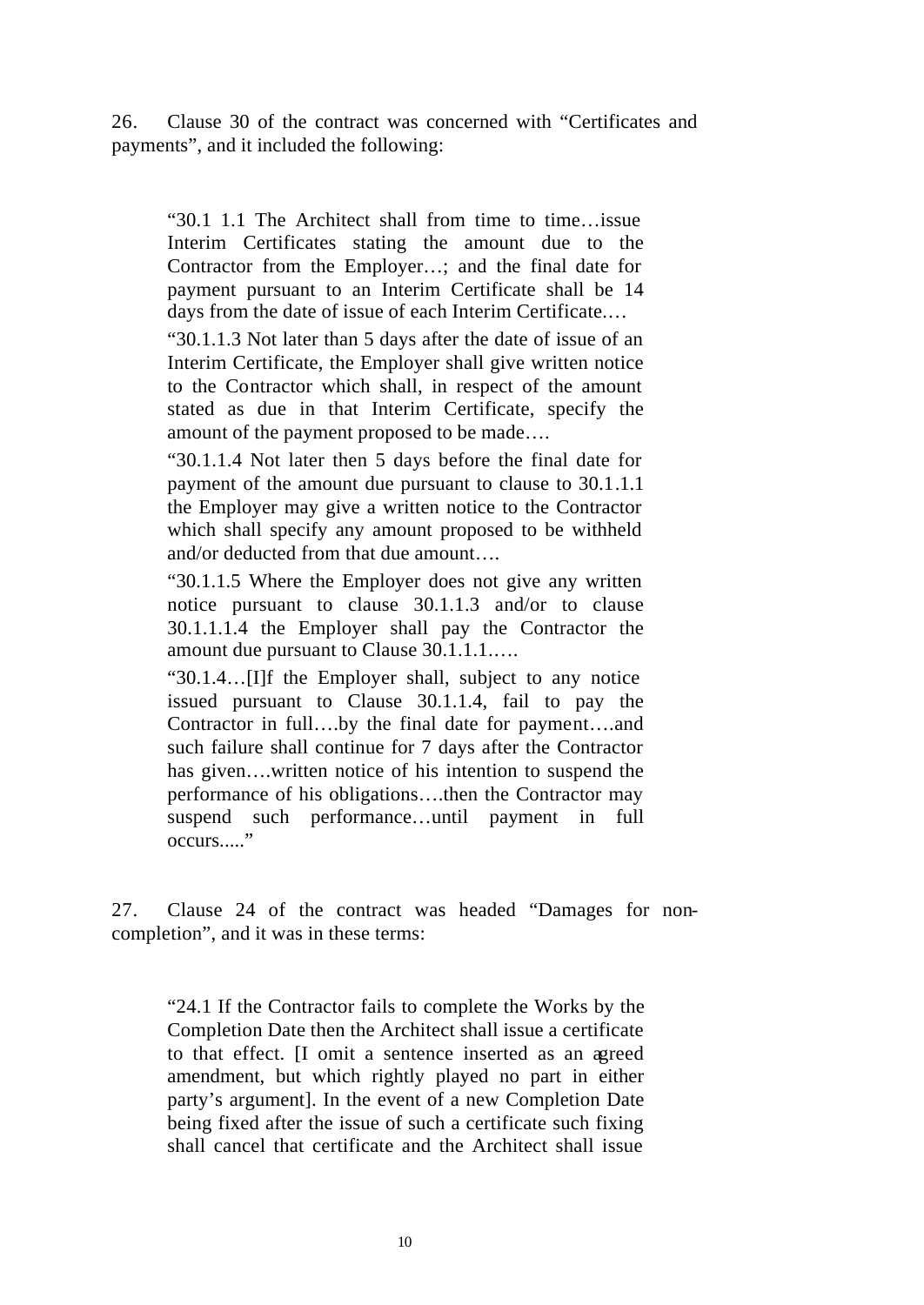such further certificate under Clause 24.1 as may be necessary.

"24.2.1 Provided: [a] the Architect has issued a certificates under Clause 24.1; and [b] the Employer has informed the Contractor in writing before the date of the Final Certificate that he may require payment of, or may withhold or deduct, [LADs], then the Employer may, not later then 5 days before the final date for payment of the debt due under the Final Certificate:

either:

24.2.1.1 require in writing the Contractor to pay to the Employer [LADs]….for the period between the Completion Date and the date of Practical Completion….;

or 24.2.1.2 give a notice pursuant to Clause 30.1.1.4….to the Contractor that he will deduct from monies due to the Contractor [LADs].…for the period between the Completion Date and the date of Practical Completion. 24.2.2 If, under Clause 25.3.3, the Architect fixes a later Completion Date…., the Employer shall pay or repay to the Contractor any amounts recovered, allowed or paid under Clause 24.2.1 for the period up to such later Completion Date.

24.2.3 Notwithstanding the issue of any further certificate of the Architect under Clause 24.1 any requirement of the Employer which has been previously stated in writing in accordance with Clause 24.2.1 shall remain effective unless withdrawn by the Employer."

28. Clause 28 of the contract was entitled "Determination by Contractor". Clause 28.2.1 entitled the contractor to give the employer a notice of certain types of default which included a failure by the employer to "pay by the final date of payment the amount properly due to the Contractor in respect of any certificate". Clause 28.2.4 provided, *inter alia*, that if the employer "repeats...a specified default", then the contractor may determine the employment of the contractor under the contract.

29. The two notices referred to in Clauses 24.2.1[b] and 30.1.1.3, and in Clauses 24.2.1.2 and 30.1.1.4, have their respective origins in sections 110 and 111, in Part II, of the Housing Grants, Construction and Regeneration Act 1996.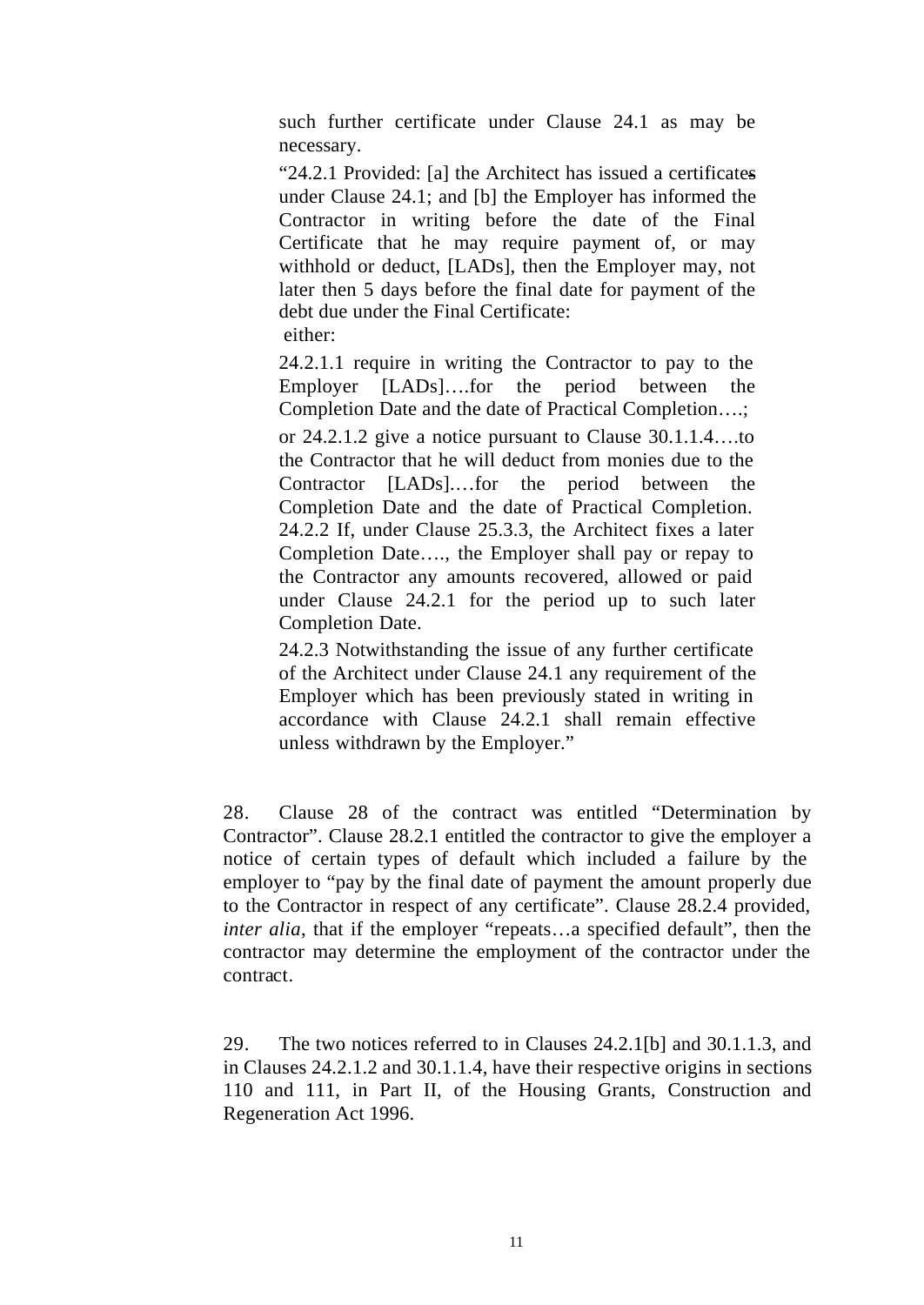30. Section 108 of the 1996 Act entitles any party to a construction contract "to refer a dispute arising under the contract for adjudication under a procedure complying with this section". Section 109 requires every construction contract, save one estimated to last for less than 45 days, to contain provisions for stage payments, the parties being free to agree the terms of those provisions.

### 31. Section 110 (1) provides that:

"Every construction contract shall-

(a) provide an adequate mechanism for determining what payments become due under the contract, and when, and (b) provide for a final date for payment in relation to any sum which becomes due.

The parties are free to agree how long the period is to be between the date on which a sum becomes due and the final date for payment."

Section 110 (2) requires a construction contract to provide for a notice to be served "not later than 5 days after the date on which a payment becomes due from him under the contract", specifying the amount of the payment he proposes to make. There is no sanction if such a notice is not served or is served late.

32. Section 111 is in these terms:

" $(1)$  A party to a construction contract may not withhold payment after the final date for payment of a sum due under the contract unless he has given effective notice of intention to withhold payment. The notice mentioned in section 110 (2) may suffice as a notice of intention to withhold payment if it complies with the requirements of this section.

(2) To be effective such a notice must specify…the amount proposed to be withheld….and must be given not later than the prescribed period before the final date for payment.

(3) The parties are free to agree what the prescribed period is to be…."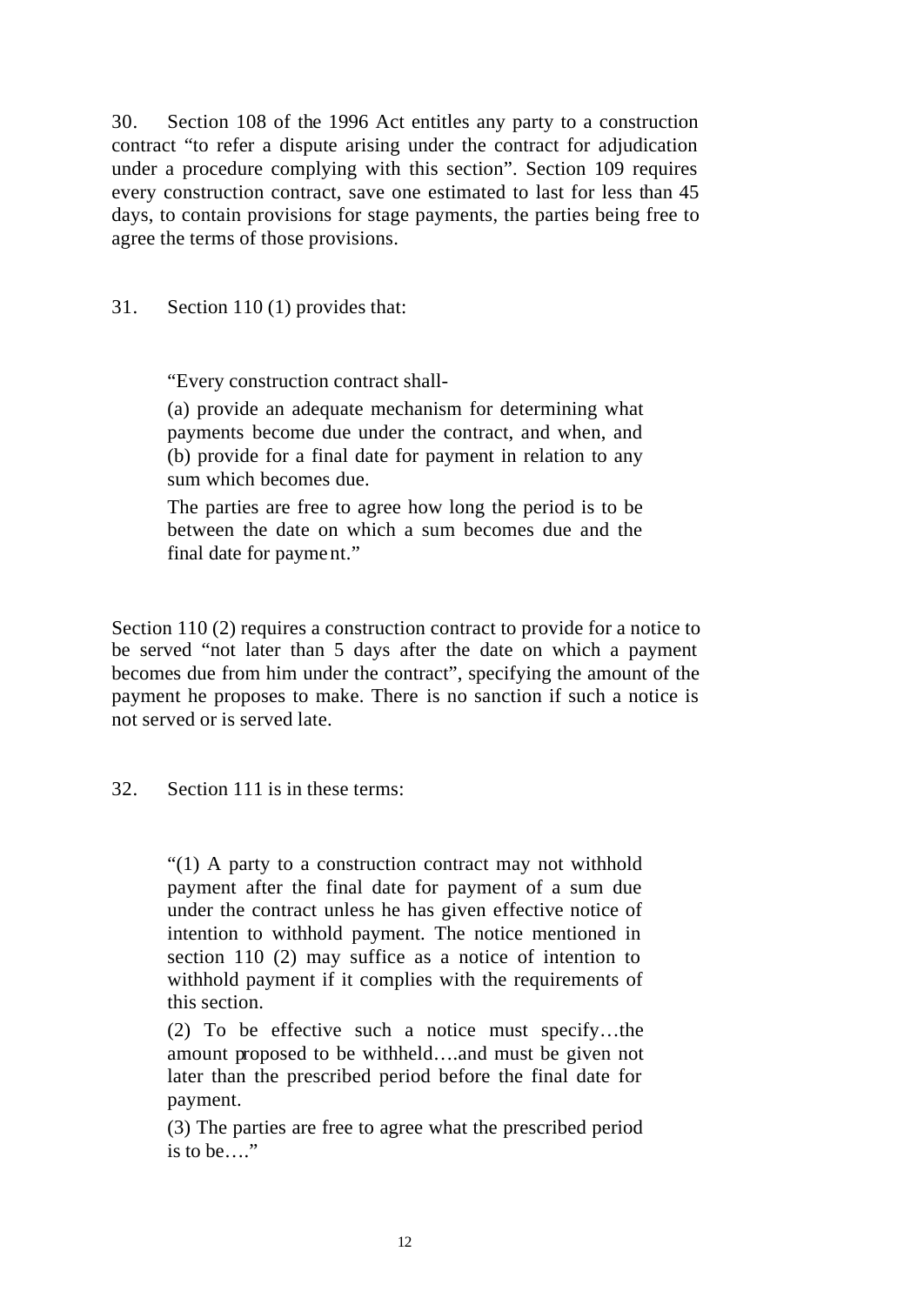33. Subsection (3) of each of sections 109, 110 and 111 states that in the absence of such agreement the relevant provisions of "the Scheme for Construction Contracts" are to apply. The scheme ("the Scheme") applicable in the present instance is that contained in the schedule to The Scheme for Construction Contracts (England and Wales) Regulations 1998, S.I. 1998/649.

34. The contractor took possession of the site on 11 August 2003. Although there were many other disputes between the parties, the facts relevant to the present dispute are within a small compass. On 7 December 2005, the contractor made an application for an extension of time. On 14 December 2005, the architect issued a certificate of noncompletion ("the December non-completion certificate") under Clause 24.1. On 11 January 2006, he issued interim certificate no 29 ("the interim certificate"), showing a net amount payable of £187,988. Pursuant to Clause 30.1.1.1, the final date for payment of this sum was 25 January.

35. On 17 January, the employer served two notices on the contractor. The first notice ("the preliminary notice") was stated to be under Clause 24.2, and it said that it was the employer's "intention to deduct from monies due to you under Interim Certificates issued after 14 December 2005 [LADs]…for the period from 14 December 2005 up to the date of Practical Completion of the Works". The second notice ("the withholding notice") stated that the employer proposed to withhold £61,629 LADs from the sum due under certificate no. 29, and that "[i]n accordance with Clause 30.1.1.3", which it is common ground should be treated as a reference to clause 30.1.1.4, the employer proposed to pay £126,359 (the difference between the certified amount and the claimed LADs).

36. Three days later, on 20 January, the employer paid the contractor £126,359. On 23 January, pursuant to the contractor's request, the architect granted an extension of time until 10 January 2006 ("the January extension"). The following day, the contractor wrote to the employer stating that the effect of that extension was to reduce the LADs to which the employer was entitled to £12,326, and that the amount due under certificate no. 29 was therefore £175,662. The employer nonetheless made no further payment, and, on 26 January, the contractor served notice of default under Clause 28.2.1.1. The following day the employer stated that it would pay the sum of £49,303 which it duly did on 1 February. Thereafter, the contractor claimed to be entitled to determine the contract under clause 28 on a number of grounds, the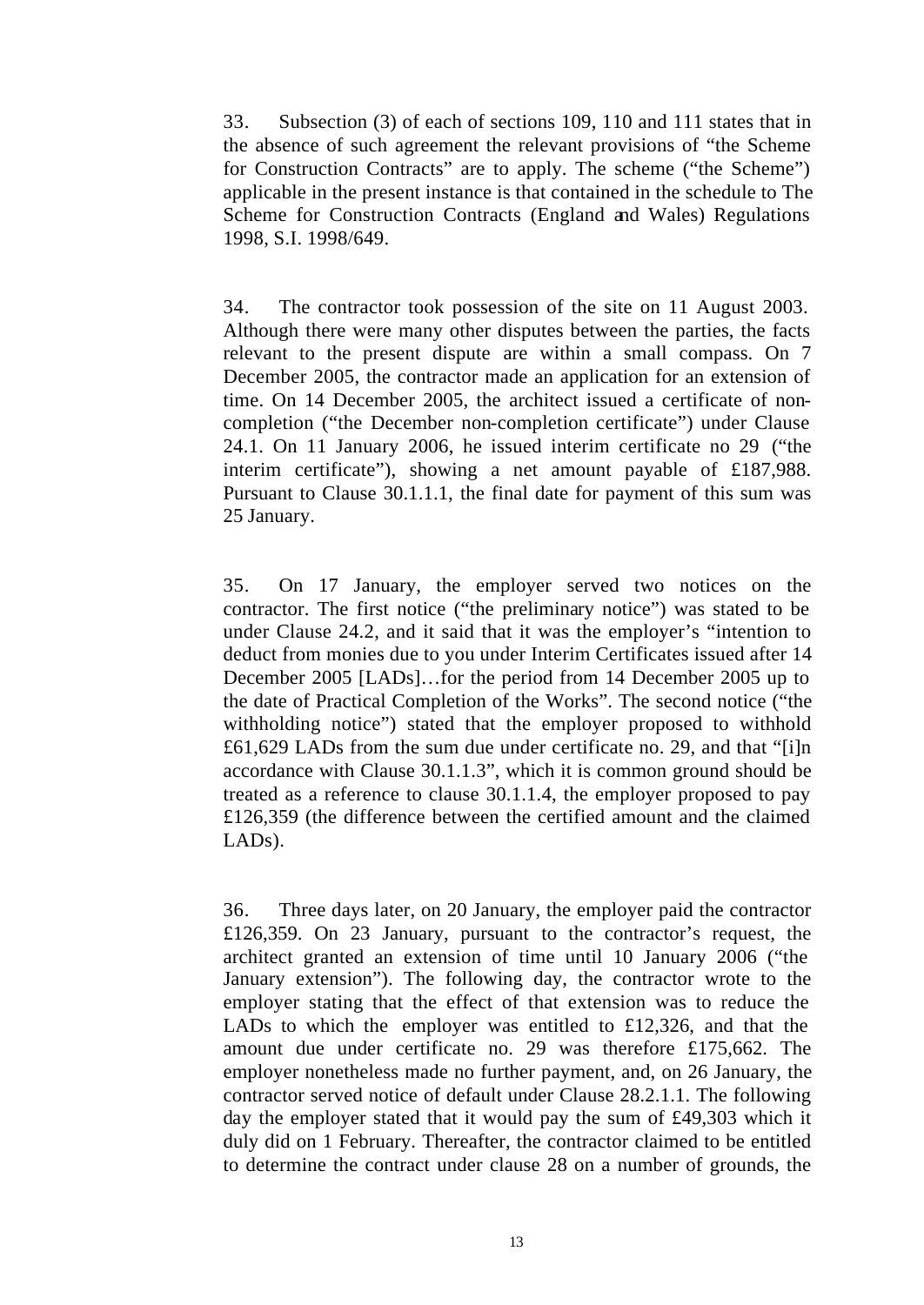only relevant one for present purposes being the alleged failure of the employer to pay the sum due under the interim certificate in full by the final date for payment, namely 25 January 2006.

37. As at 20 January 2006, when it paid the sum due under the interim certificate, the employer was entitled to rely on the December non-completion certificate to justify its withholding £61,629 LADs from the payment due under the interim certificate: that is, of course, how the payment of £126,359 made on 20 January 2006 was calculated. However, the contractor argues that the January extension, crucially granted before the "final date for payment" of the sum due under the interim certificate, disentitled the employer from relying on the December non-completion certificate, so that the employer should have paid the whole of the £187,988 by the "final date for payment" of 25 January 2006. (This is a more extreme, but more principled, position than the contractor took in its letter of 26 January 2006.)

38. There is no doubt that, if the January extension had been granted before 11 January 2006, the employer would not have been entitled to deduct the LADs resulting from the December non-completion certificate, as that certificate would have been "cancelled" under clause 24.1 as a result of the January extension, by the time of the issue of the interim certificate. Equally, there is no doubt that, if the January extension had been granted after 25 January 2006, the employer's deduction of the LADs based on the December non-completion certificate would have been unassailable, as that certificate would not have been cancelled under clause 24.1 by the January extension until after the "final date for payment" under the interim certificate. The difficulty in this case arises from the fact that the January extension was granted after the date of issue of the interim certificate, but before the "final date for payment" thereunder.

39. The contractor's case is that, although the employer was apparently entitled to rely on the December non-completion certificate when it served the preliminary notice and the withholding notice on 17 January, and when it actually paid under the interim certificate, the fact that that entitlement did not exist by the final date for payment deprives the employer of the right to rely on the December non-completion certificate in relation to payment under the interim certificate.

40. At least on the face of it, the effect of clause 24.2 appears clear. Provided the two preconditions in what I have characterised as paras [a]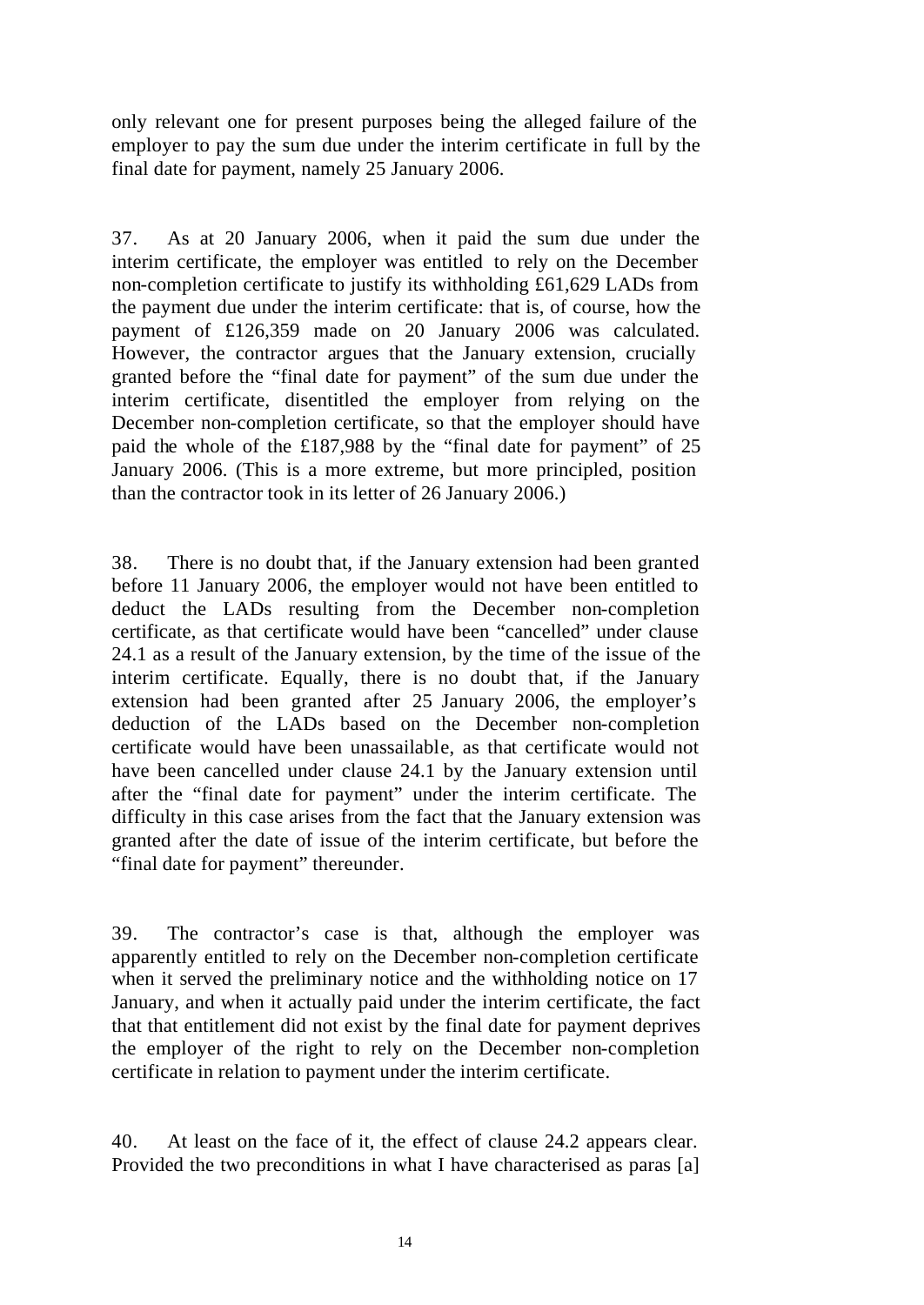and [b] are satisfied, clause 24.2.1.2 entitles the employer to give notice under clause 30.1.1.4. Although not spelt out, it must, in my view, follow (save, perhaps, in special circumstances) that, where the two preconditions are satisfied and the employer has served a withholding notice under clause 30.1.1.4, both parties should be entitled to proceed on the basis that payment will, and can properly, be made in accordance with that notice. Any other conclusion would fly in the face of commercial common sense: the detailed procedures set out in clause 24.2 would appear to have little point if they did not, at least normally, govern the parties' subsequent rights and obligations. That point is reinforced by the fact that the notices referred to in clauses 24.2.1[b] and 24.2.1.2 are, respectively, the notices required by sections 110 and 111 of the 1996 Act, and part of the purpose of those sections is to enable parties to a construction contract to know where they stand (see e.g. *Melville Dundas Ltd (in receivership) v George Wimpey UK Ltd* [2007] UKHL 18, [2007] 1 WLR 1136, at para 19 per Lord Hoffmann).

41. If that analysis applies in this case, it would follow that the employer was entitled to make the deduction from the sum due under the interim certificate that it made in respect of the LADs based on the December non-completion certificate. The issue of that certificate satisfied the first precondition, in clause 24.2.1[a], the service of the preliminary notice satisfied the second pre-condition, in clause 24.2.1[b], and the service of the withholding notice complied with clause 24.2.1.2. (The fact that the preliminary notice was served later than the date identified in clause  $30.1.1.3$  – and in section  $110(2)$  – does not invalidate it, not least because there is no reference to such date in clause 24.2.1[b].)

42. So the question is whether, in accordance with the submission of the contractor, the issue of the January extension, after the employer had both served the withholding notice and paid on the assumption that he had the right to rely on the December non-completion certificate, deprived the employer of that right. In my judgment, in agreement with the Court of Appeal, the issue of the January extension did not have that effect.

43. It is true that, by virtue of clause 24.1, the effect of the January extension was to "cancel" the December non-completion certificate, upon which the employer's right to deduct depended. However, such a cancellation was not retrospective in its effect. That is not the normal meaning or effect of the word "cancel". Indeed, it would be an absurd meaning to give the word here. It would mean that, even if the January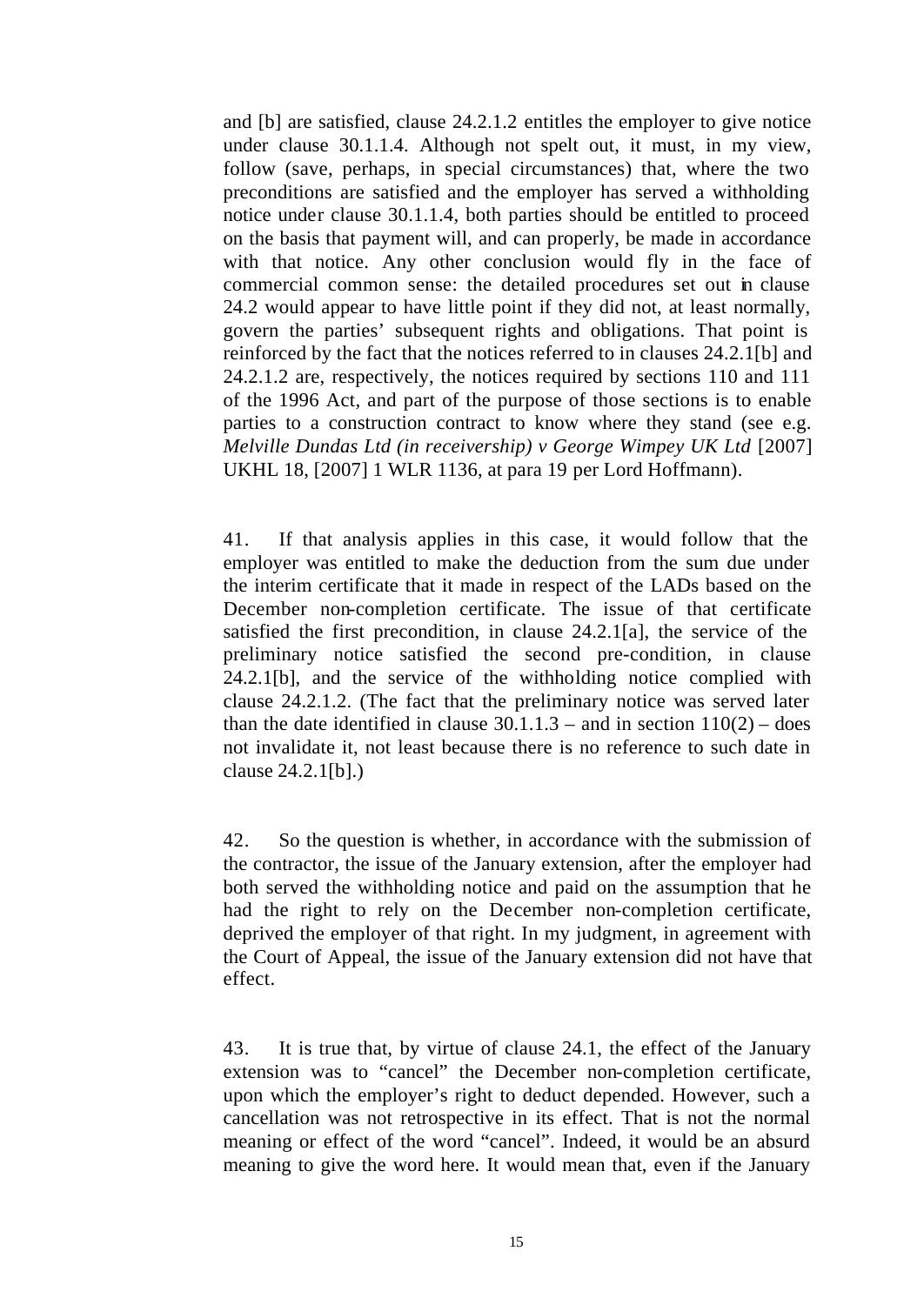extension had been granted after 25 January, it would have resulted in the employer having underpaid on the interim certificate.

44. Once one accepts that the effect of the January extension was not to cancel the December non-completion certificate retrospectively, it appears to me to follow that, in making any payment before the January extension was granted, the employer was entitled to rely on that certificate, unless the provisions pursuant to which the payment was made provided otherwise.

45. In my view, far from providing otherwise, the contractual provisions support this conclusion. As already mentioned, there is the policy (reflected in the 1996 Act) that the parties should know in advance where they stand. The contractor's case appears to me to be inconsistent with that policy. Not merely could neither party rely on a valid withholding notice as conclusively determining their rights and obligations with regard to payment on an interim certificate, but neither party could even rely on an actual payment, correct at the time it was made, as being effective.

46. Such an outcome would also be rather unfair on an employer: he would have underpaid due to an event which occurred after he had paid. It would also be unsatisfactory if he had to instruct his bank, or find some other method of payment, at the last minute. Thus, on the contractor's case, if the January extension had been granted on 24 January, the day after it was it was in fact granted, the employer would have had to find and pay over to the contractor around £50,000 or £60,000 on one day's notice.

47. Further, if, as should happen, but did not happen here, the architect issues a new certificate of non-completion at the same time as the extension of time, it may well (as it would in this case) come too late for the employer to serve a fresh withholding notice under clause 24.2.1.2, and therefore to take advantage of his right of deduction under the new certificate, given the time limits for the service of that notice. (This would be particularly unfair where the new certificate identified an earlier completion date than had been identified in the certificate on which the employer had relied.) The fact that clause 24.2.3 is intended to enable the employer to rely on his clause 24.2.1[b] notice in such a case underlines the point that this consequence of the contractor's argument casts doubt on its correctness.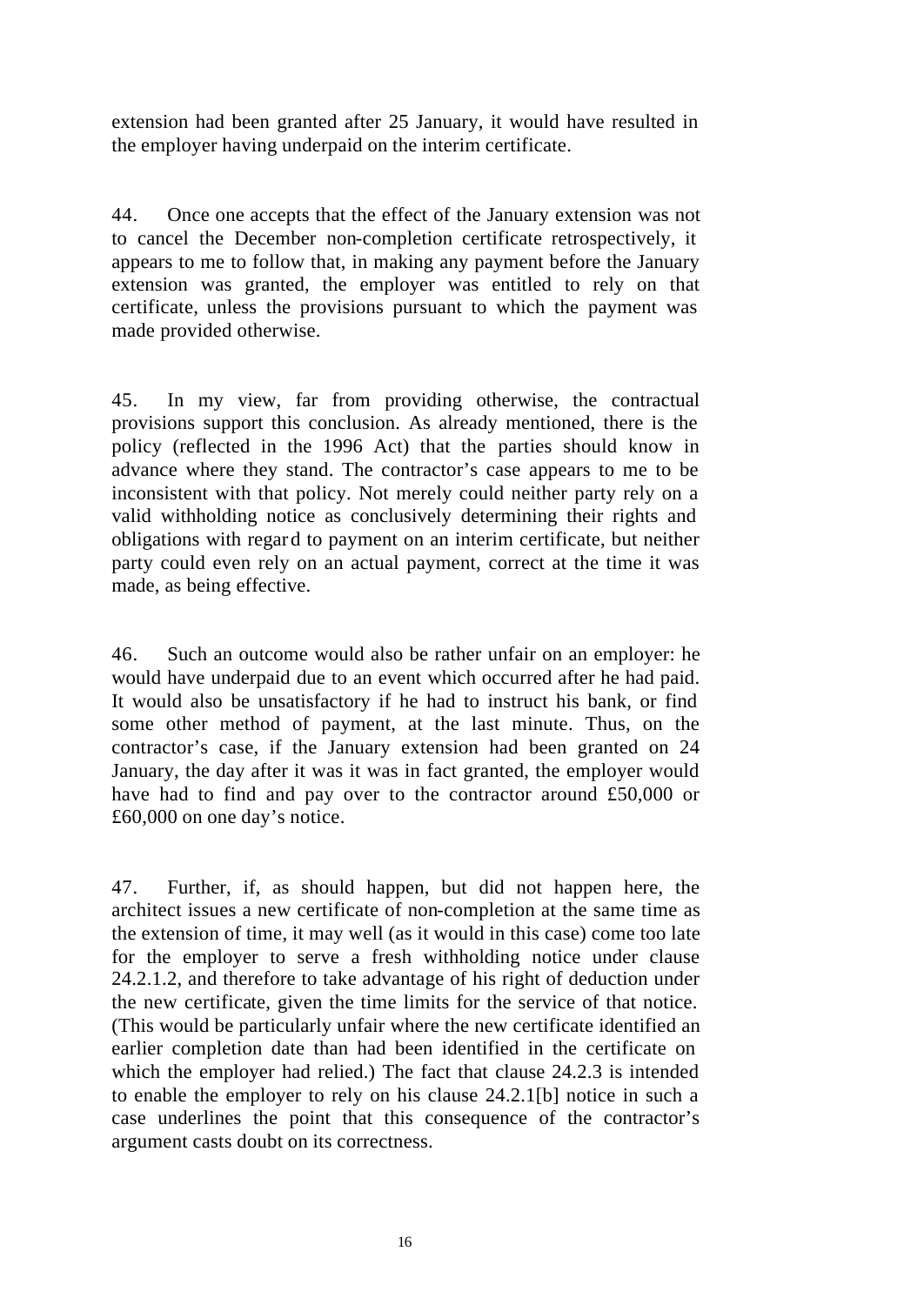48. A contractor's position is properly protected if the employer's argument is correct. On the assumption that the employer was entitled to rely on the December non-completion notice when it paid on 20 January, the effect of the January extension on 23 January was not only to cancel that notice under clause 24.1; it was also to give the contactor the right to be paid the amount retained – see clause 24.2.2. No date for payment is included in that clause. The Court of Appeal said that the contractor's right in those circumstances was to be paid within a reasonable time of the grant of the January extension, which (rightly in my view) they indicated would normally be a matter of days. However, it appears to me that section 110(1) is engaged, and, as no time for payment is specified, the provisions of the Scheme, and in particular paras 7 and 8 of Part II, would apply. On that basis, after the grant of the January extension, the contractor could have applied (as it appears to have done) for payment of the sum of £61,629 or £49,303 (probably depending on whether the architect had issued a further non-completion certificate), whereupon the sum would have become due after 7 days, and the final date for payment would have been 17 days thereafter.

49. It was argued by the contractor that this conclusion lies uneasily with the fact that the January extension had cancelled the effect of the December non-completion notice by 25 January, which was the date by which the interim certificate had to be paid. In my opinion, 25 January was the "final date for payment", not the date on which payment became due. A sum becomes due under a certificate when it is issued, and the "final date for payment" is the date by which failure to pay can have serious consequences for the employer. As my noble and learned friend, Lord Walker of Gestingthorpe, observed during the argument, the function of the "final date" is akin to making time of the essence of the payment as at that date. It is fair to say that the contract is not completely clear on this issue. However, section 110(1) required this contract to specify both a date "when" "payments become due under [it]" and "a final date for payment", and this requirement is inherent in section 110(2). As the contract has to comply with that requirement, it seems to me that it must be construed as so complying unless it is impossible to do so. I have no difficulty in reading clause 30.1.1.1 as having the effect of rendering a payment under a certificate due as at the date of its issue; indeed, it is otherwise hard to see the purpose of the word 'final' in that clause.

50. It was also argued by the contractor that accepting the employer's argument could lead to abuse by employers. I do not agree. Unlike clause 30.1.4, which appears to contemplate the employer being able to rely on any deduction in his withholding notice, clause 24.2 only covers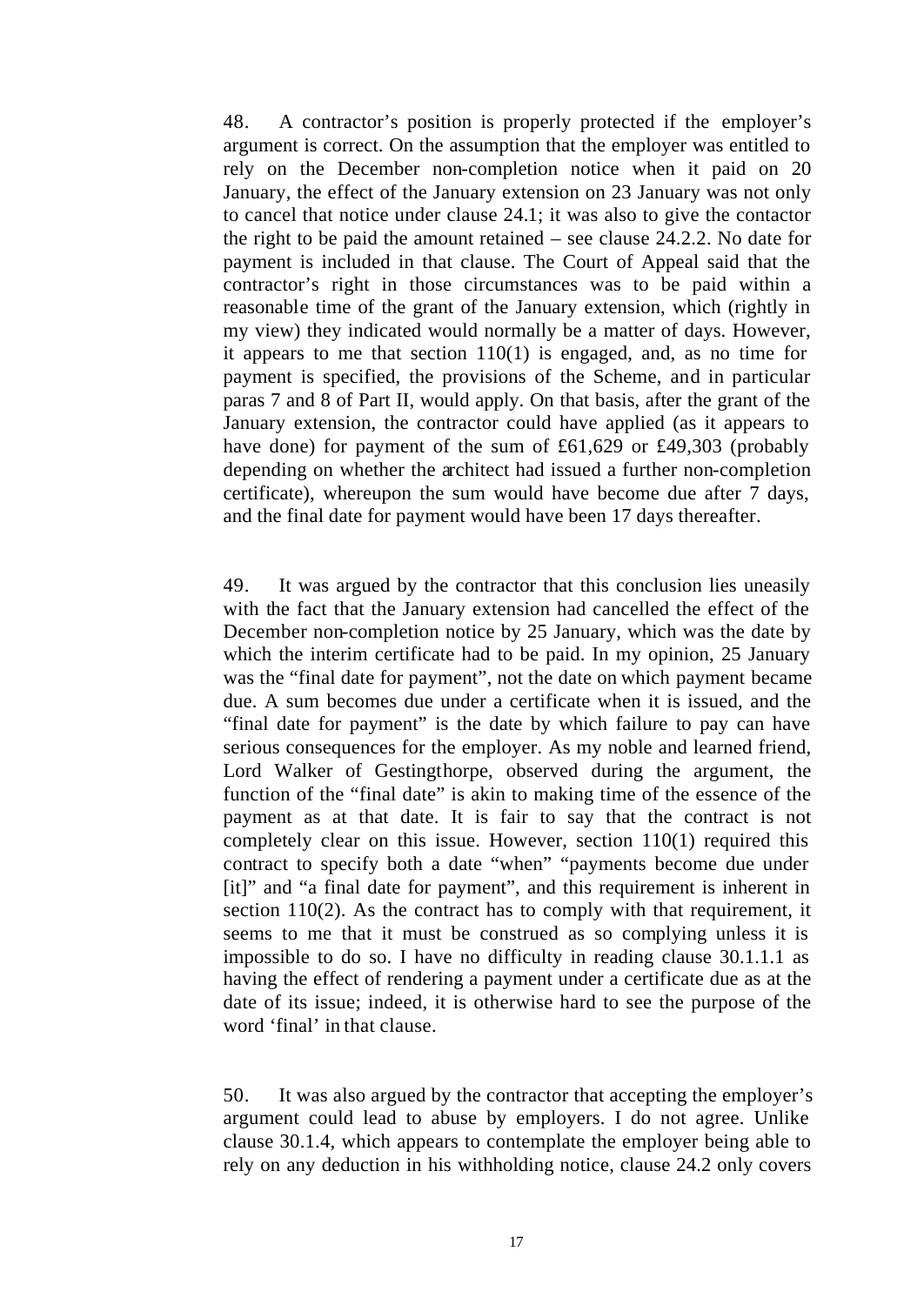deductions which are claimed in reliance on a certificate of noncompletion issued by the architect. Even where, as may well have been the position in this case, the deduction is made at a time when the employer has reason to believe that an extension of time will be granted in the near future, the contractor will be able to retrieve the monies very quickly after the extension is granted under clause 24.2.2, as already explained.

51. It follows that, for my part, I would dismiss the contractor's appeal. An outstanding question which should be mentioned is whether the employer would still have succeeded if the January extension had been granted after the service of the clause 24.2.1.2 withholding notice, but before the employer actually paid out on the interim certificate (e.g. if the January extension had been granted on 18 or 19 January). It was not a point which was debated (as it does not strictly arise) and therefore it seems to me that we should only express a view on it if the answer is tolerably clear.

52. There is undoubtedly a case for saying that the employer should not have succeeded on those facts. There is plainly a difference between paying in reliance on a withholding notice which is accurate at the time of payment and paying in reliance on such a notice which is no longer accurate at the time of payment. Further, clause 24.2.3 seems to refer to clause 24.2.1[b], but not to clause 24.2.1.2, which tends to suggest that it may not be possible to rely upon a withholding notice under the latter clause once the certificate of non-completion on which it is based is cancelled.

53. However, there are arguments the other way. The principle that a withholding notice, valid when it is served, should be able to be relied on in relation to the payment to which it relates, even after its basis has been undermined, appears at least arguably consistent with the policy of the 1996 Act as discussed above. Further, the points that an employer could face practical difficulties in relation to payment where an extension of time is granted shortly before the final date for payment, and may unfairly lose his right to rely on a new certificate of noncompletion because of the time limit in clause 24.2.1, appears to apply to a case where the extension of time is granted before actual payment pursuant to an interim certificate almost as much as it applies where the extension is granted after payment.